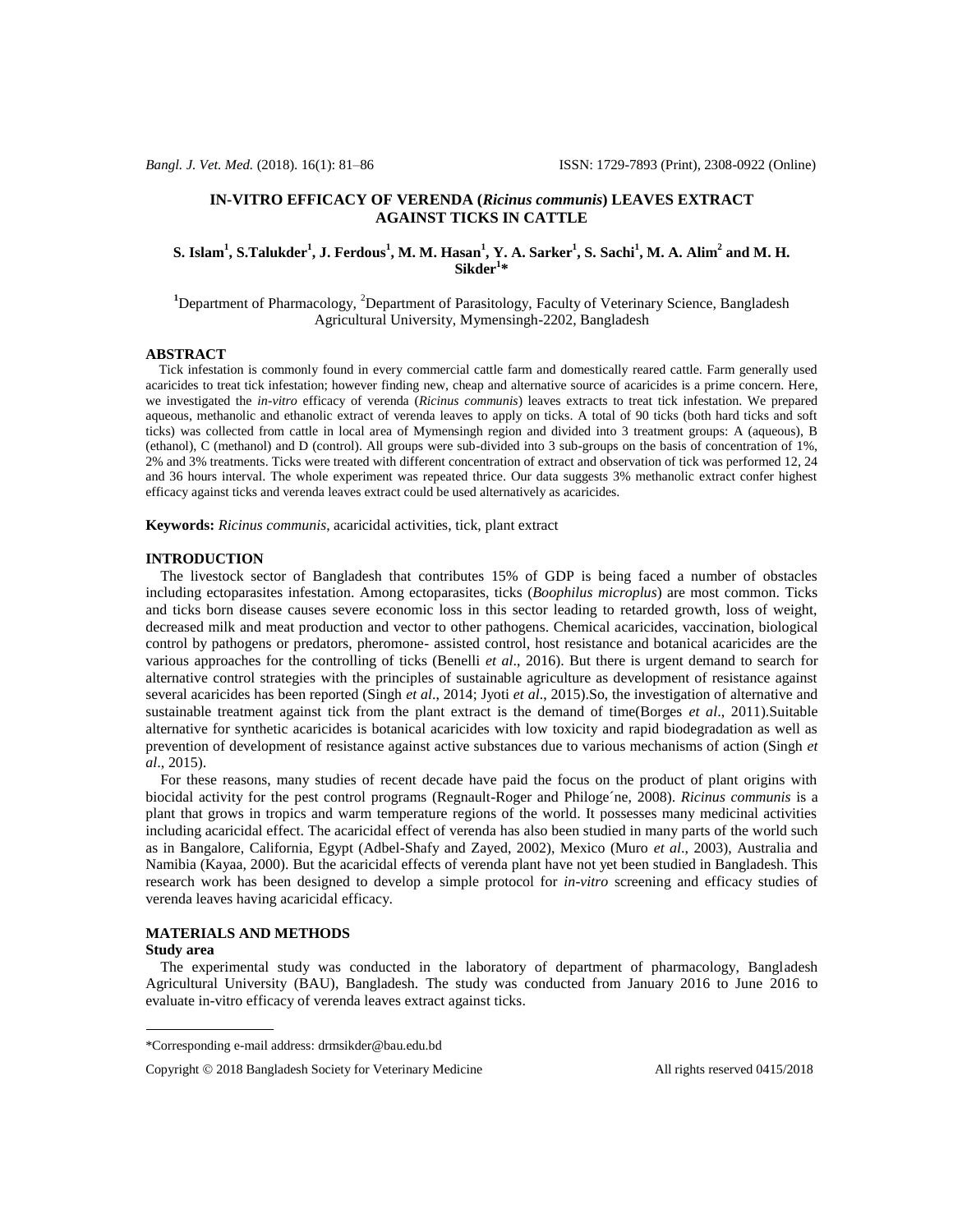## *Islam and others*

#### **Study plant collection and identification**

 Verenda was collected from the surrounding area of Bangladesh Agricultural University (BAU). Five plants were identified and verified according to its physical characteristics by the Department of Crop Botany, BAU.

### **Plant preparation and extraction**

Plant extraction of *R. communis* leaf was conducted by the help of soxhlet (Kumar *et al*., 2013) 12 cycles or till the solvent in the siphon tube of an extractor became colorless (Kumar *et al*., 2011). After washing the plant leaves were cut into small pieces, spread out on paper sheets, dried in shaded area at room temperature for one weeks and finely dried plant materials was crushed using a pestle and mortar to provide a greater surface area. Following this, the solvent (80 ml of ethanol, methanol or water) was added to a round bottom flask, which was attached to a soxhlet extractor. The crushed plant materials were loaded into the thimble and placed inside the soxhlet extractor. The condensate was dripped into the reservoir. The process runs for a total of 16 hours. Once the process had finished, extracted plant material were in the beaker.

#### **Preparation of stock solution**

Each of the samples was categorized as 1, 2 and 3 percent concentration according to petri dish size and number of ticks. We measured 0.15gm extract for 1%, 0.3gm extract for 2% and 0.45gm extract for 3% concentration. 15 ml of distilled water was added and then mixed thoroughly by the help of orbital shaker.

## **Collection, transportation and identification of tick**

Ticks were collected from naturally infested cattle grazed at the field of BAU. Freshly collected ticks were transported in plastic cups covered by cotton net gauze to the laboratory. Species identification was performed based on morphological identification keys given by James (2013), BAU. Ticks from naturally infested cattle, were identified by the department of parasitology according to (Walker *et al*., 2007).

## *In-vitro* **acaricidal efficacy test**

Ticks were dipped in the respective dilutions of extracts and control solutions for 2 min of exposure. After immersion, the ticks were recovered from tube and dried with filter paper and placed in separate petri dishes (Zaman *et al*., 2012). 15 ml of concentration was taken for each petri dish and for each concentration of methanolic, ethanolic and aqueous extract i.e. for 1%, 2% and 3% concentration. Ten adult ticks was placed in each petri dish. Cotton was soaked with same concentration was applied to the petri dish to prevent desiccation. In case of positive control we used 1% ivermectin pour on and distilled water as negative control. After incubation at 30°C with 80% relative humidity, death of ticks was recorded at 12 hours interval. The viability of ticks was checked regularly with a blunt needle and ticks were recorded as dead if no reaction was shown. All the experiment was then repeated thrice.

The percentage mortality was calculated by the formula previously used by Krishnaveni and Venkatalakshmi (2014) as follows:

Mortality  $\frac{N}{T}$  otahumber of ticks Nodead ticks

## **Statistical analysis**

Collected raw data were stored in Microsoft Excel database system used for data management. SPSS windows version IBM 20 was used for data analysis. Results of the study were expressed as a mean of mortality percentage  $\pm$  standard error (Mean  $\pm$  SE). Statistical significance was determined by one way analysis of variance (ANOVA) with multiple comparison tests (Post Hoc/Turkey's test/HSD) to compare parameter within and between groups. All significant levels set at P<0.05.

## **RESULTS**

#### **Efficacy of** *R. communis* **as acaricide**

*In vitro* acaricidal effect of *R. communis* was studied in different preparation (aqueous ethanol and methanolic extract at various concentrations 1%, 2% and 3%) and in different time intervals. The outcome of treatment with tick status, solvent types and concentrations are shown in Table 1 and chi-square values between different groups are shown in Table 2.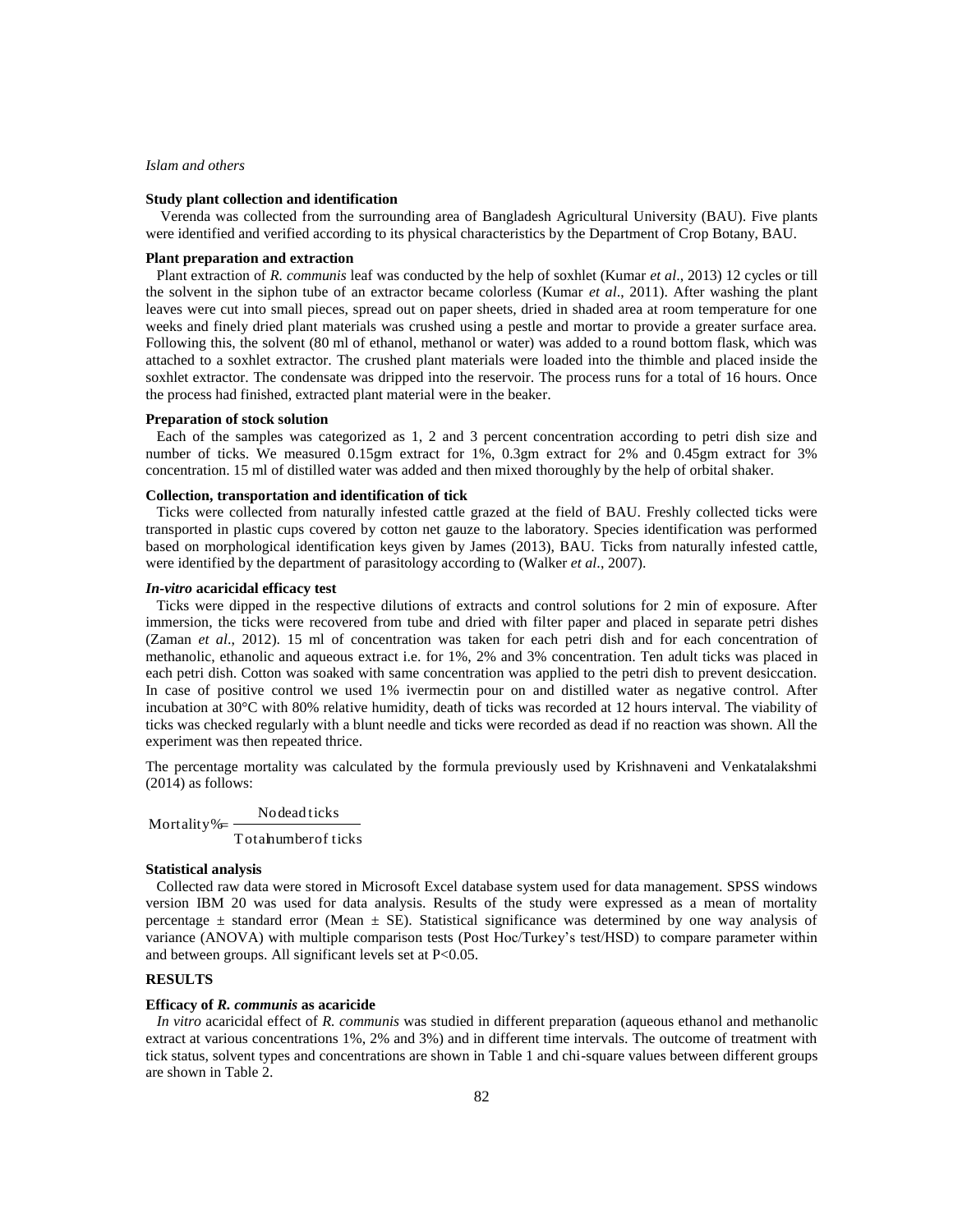## *Efficacy of verenda leaves extract against ticks in cattle*

 After 12 hours of interval, the highest acaricidal efficacy was shown by 2% methanolic extract. After 24 hours, 3% methanolic extract have shown the most acaricidal efficacy. After 36 hours interval, about 90% death was obtained in 3% aqueous, both in 2% and 3% ethanolic extract group and 2% methanolic extract group. However, the highest efficacy was shown (100%) was obtained in 3% methanolic extract group. In positive control group, all tick died within 2 hours of treatment and in negative control group, not a single tick died even on the  $4<sup>th</sup>$  day of treatment. The graphical comparisons are shown in Figure 1.

| Time elapsed (hr.) | <b>Status of Tick for</b> |                 |                   | Concentration   |                 |
|--------------------|---------------------------|-----------------|-------------------|-----------------|-----------------|
|                    |                           |                 | $1\%$             | $2\%$           | $3\%$           |
|                    | Aqueous                   | Dead Count      | 1 <sup>a</sup>    | $5^{\rm a}$     | $4^{\rm a}$     |
|                    |                           | Percent $(\%)$  | 3.3               | 16.7            | 13.3            |
| 12                 | Ethanolic                 | Dead Count      | $15^{\mathrm{a}}$ | 17 <sup>a</sup> | 16 <sup>a</sup> |
|                    |                           | Percent $(\% )$ | 50                | 56.7            | 53.3            |
|                    | Methanolic                | Dead Count      | 16 <sup>a</sup>   | 20 <sup>a</sup> | 20 <sup>a</sup> |
|                    |                           | Percent $(\% )$ | 53.3              | 66.7            | 66.6            |
| 24                 | Aqueous                   | Dead Count      | $10^a$            | 17 <sup>a</sup> | 14 <sup>a</sup> |
|                    |                           | Percent $(\% )$ | 33.3              | 56.7            | 46.7            |
|                    | Ethanolic                 | Dead Count      | 18 <sup>a</sup>   | 22 <sup>a</sup> | 22 <sup>a</sup> |
|                    |                           | Percent $(\% )$ | 60                | 73.3            | 73.3            |
|                    | Methanolic                | Dead Count      | 21 <sup>a</sup>   | 24 <sup>a</sup> | 27 <sup>a</sup> |
|                    |                           | Percent $(\% )$ | 70                | 80              | 90              |
|                    | Aqueous                   | Dead Count      | 20 <sup>a</sup>   | 19 <sup>a</sup> | 27 <sup>b</sup> |
|                    |                           | Percent $(\% )$ | 66.7              | 63.3            | 90              |
| 36                 | Ethanolic                 | Dead Count      | 23 <sup>a</sup>   | 28 <sup>a</sup> | 27 <sup>a</sup> |
|                    |                           | Percent (%)     | 76.7              | 93.3            | 90              |
|                    | Methanolic                | Dead Count      | 27 <sup>a</sup>   | 28 <sup>a</sup> | 30 <sup>a</sup> |
|                    |                           | Percent $(\% )$ | 90                | 93.3            | 100             |

Table 1. Tick status regarding time elapse, solvent types and concentrations

**\*** <sup>a</sup> No significant variation among each concentration group

Table 2. Chi square (Pearson Chi-Square) value among Extract concentration

| Time elapsed (hr) | Concentration | $\sim$<br>Value       | P value |
|-------------------|---------------|-----------------------|---------|
|                   | 1%            | $20.463^b$            | .000    |
| 12                | 2%            | $16.875^{\circ}$      | .000    |
|                   | 3%            | $18.720$ <sup>d</sup> | .000    |
|                   | 1%            | 8.690 <sup>b</sup>    | .013    |
| 24                | 2%            | 4.126 <sup>c</sup>    | .127    |
|                   | 3%            | $13.650^{\circ}$      | .001    |
|                   | 1%            | $4.757^b$             | .093    |
| 36                | 2%            | 12.96 <sup>c</sup>    | .002    |
|                   | 3%            | $3.214^d$             | .200    |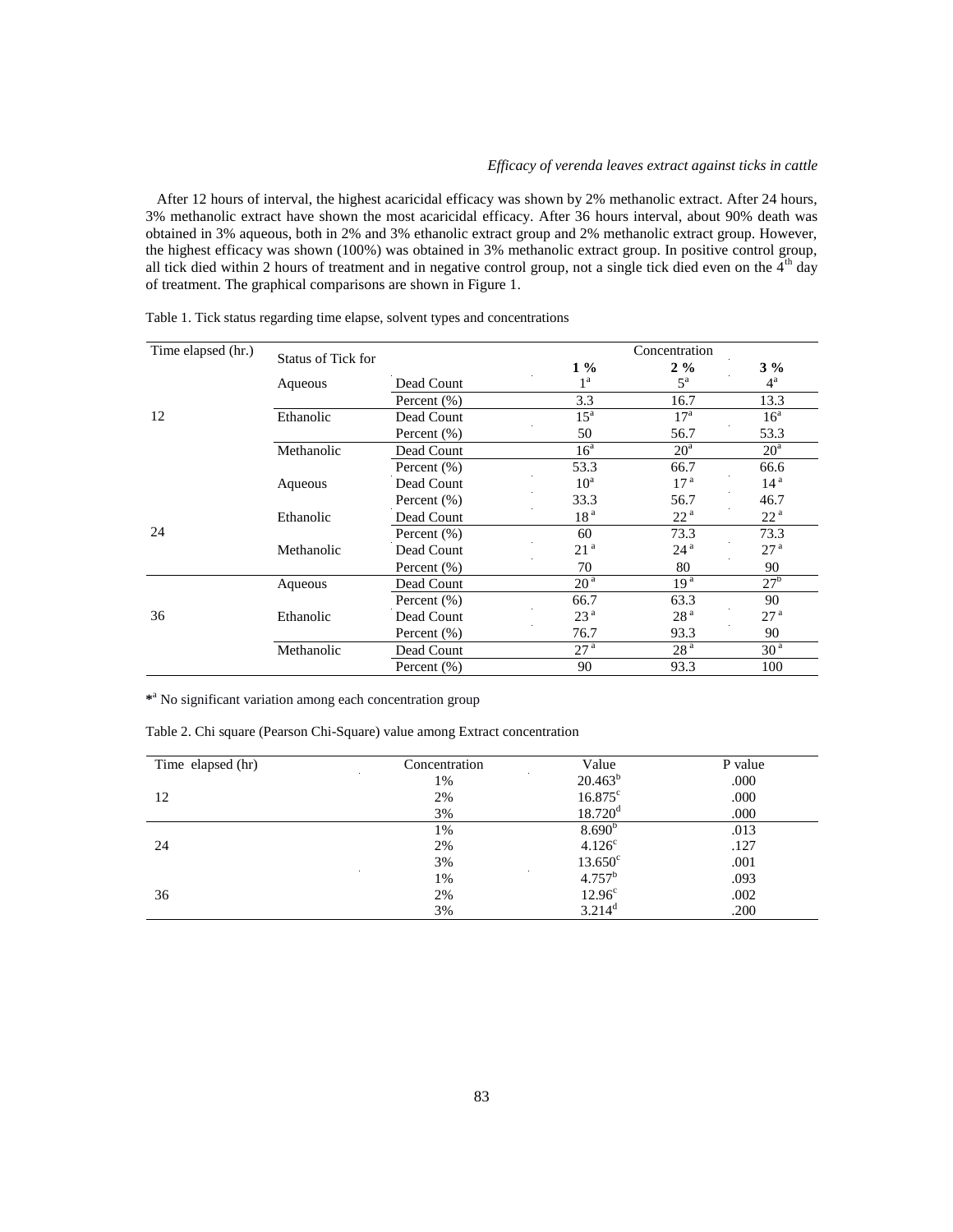

Figure 1. Acaricidal activity of *R.communis* plant extract. a) Efficacy of aqueous extract, b) Efficacy of ethanolic extract, c) Efficacy of methanolic extract. Here, x-axis indicates percentage of death ticks using extract whereas y-axis indicates time interval when different concentration of extract has been used.

## **DISCUSSION**

 The use of acaricidal chemicals is the empirical treatment of tick control. But due to increase development of parasitic resistance these chemicals are becoming ineffective day by day. So, it is high time to find out the new herbal solution to control these parasites as they are safe, low cost bearing, less residual effect, avoidable environmental damage (Chagas *et al*., 2003).In our study methanolic extract showed the highest efficacy (100% in 36 hrs. with 3%conc.) followed by the ethanolic (93.33% in 36 hrs. with 2%conc.) and aqueous (90% death in 36 hrs. with 3% conc.) extract. In case of methanolic extract, 3% concentration within 12 hours (66.7) showed a good result and in 24 hours interval with 3% concentration (90% death percentage in 24 hours) showed a better result and in 36 hours interval with 3% concentration (100%) showed the best result. Methanolic extract of *R. communis* leaf had strong acaricidal activity (100%) against the tick at 0.45mg/15ml concentration. Kumar *et al*. (2013) has reported that similar methanolic extract of the plant has potent activity on *Rh. decoloratus* even at lower concentrations. It can be noted that methanolic 3% extract showed best result but 2%methanolic extract is cost effective. Whereas, Rahman (2002), found that ethanol extract showed higher efficacy against parasites. Probably, most of the active ingredients of verenda leaves are soluble in methanol and ethanol showing the higher efficacy against adult ticks than the other preparations.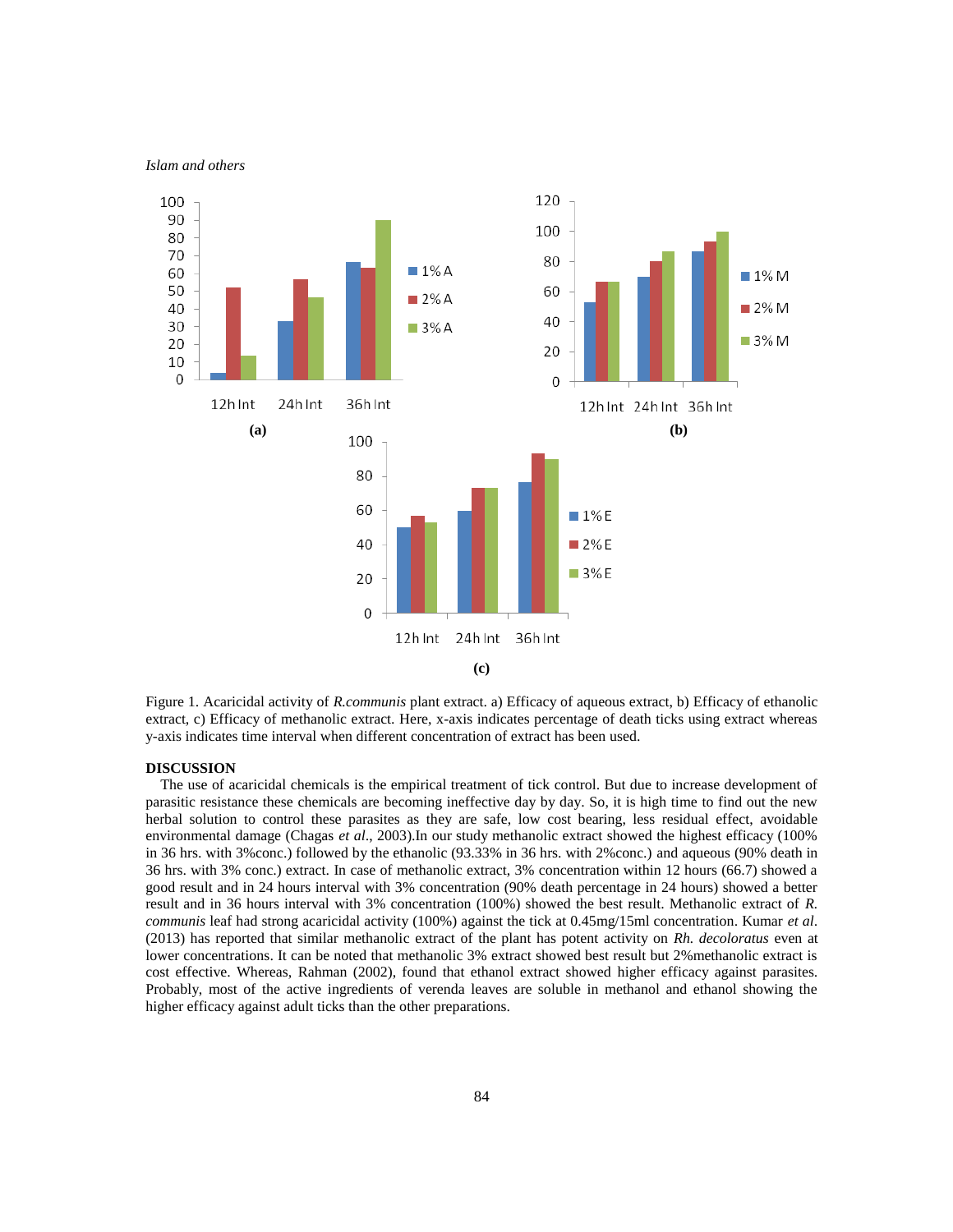Fernando *et al*. (2008) reported that ethanolic extracts *Magonia pubescens* St. Hil (Sapindaceae) showed no signification larvicidal activity (90-100%) against *B. microplus*. In our study, ethanolic extract shows comparatively less efficacy than methanolic extract (90% death in 36 hrs with 3%conc.). 3% aqueous extract shows 90% tick mortality after 36 hours interval; it could be the best cost-effective option. Few other studies like Abdel-Shafy *et al*. (2002) reported the effects of neem seed oil against eggs, nymphs and adult stages of *H. anatolicum excavatum*. They recommended that 1.6% and 3.2% concentration might be used.

It has been reported that the high toxicity of *R. communis* extracts against ticks was due to the presence of ricin in the extracts (Tounou *et al*., 2011) and ricin is reported as one of the most poisonous natural compounds (El-Nikhely *et al*., 2007). Same tick mortality that was obtained by positive control group (Ivermectin) might be possible with *R. communis* leaves extract, although there is great variation in time between them. However, due to its cost effectiveness and availability in the rural area, verenda leaves could be an excellent acaricidal option.

 In this case only the adult parasites were used. So, further study should be conducted to determine the acaricidal effects of verenda against other parasites and also against their various developmental stages (e.g. egg, larvae or L3) with assessment of environmental fate, species toxicity and skin toxicity of verenda plants species before they can be considered as a treatment against ticks. Besides that in vivo trial should be given in field condition and the acaricidal effects of verenda (*R. communis*) should be tested.

## **ACKNOWLEDGMENT**

 Authors are thankful to the Head, department of pharmacology and parasitology, faculty of veterinary science, and department of crop botany, faculty of agriculture, Bangladesh Agricultural University, Mymensingh for providing facilities to carry out the research work. This work was funded by Ministry of Science and Technology, Government's of the People Republic of Bangladesh.

### **REFERENCE**

- 1. Abdel-Shafy S, Zayed AA (2002). In vitro acaricidal effect of plant extract of neem seed oil (*Azadirachta indica*) on egg, immature and adult stages of *Hyalomma anatolicum excavatum* (Ixodoidea: Ixodidae). *Veterinary Parasitology* 106:89-96.
- 2. Bekele D, Asfaw Z, Petros B, and Tekie H (2012). Ethnobotanical study of plants used for protection against insect bite and for the treatment of livestock health problems in rural areas of Akaki District, Eastern Shewa, Ethiopia *Journal of Herbal Medicine* 1:26.
- 3. Benelli G, Pavela R, Canale A and Mehlhorn H (2016). Tick repellents and acaricides of botanical origin: a green roadmap to control tick-borne diseases? *Parasitology Research* 115:2545–2560.doi: 10.1007/s00436-016-5095-1.
- 4. Borges LMF, Sousa LADD and Barbosa CDS (2011). Perspectives for the use of plant extracts to control the cattle tick *Rhipicephalus (Boophilus) microplus*. *The Revista Brasileira de Parasitologia Veterinária* 20:89-96. doi:10.1590/S1984- 29612011000200001.
- 5. Chagas ACS, Leite RC, Furlong J, Prates HT and Passos WM (2003) Sensibilidade do carrapato *Boophilusmicroplus* a solventes. *Ciencia Rural* 33:109-114. doi:10.1590/S0103-84782003000100017.
- 6. Fernando de Freitas Fernandes Priscilla Antunes Diógenes Bessa, Edméia de Paula e Souza Freitas (2008). Evaluation of activity of the crude ethanolic extract of *Magoniapubescens* St. Hil (Sapindaceae) against larvae of the cattle tick *Rhipicephalus* (*Boophilus*) *microplus* (Canestrini, 1887) (Acari: Ixodidae). *Brazilian Archives of Biology and Technology* 51: 1147-1152.
- 7. El-Nikhely N, Helmy M, Saeed HM, Shama LA and El-Rahman ZA (2007). Ricin A chain from *Ricinussanguineus*: DNA sequence, structure and toxicity. *Protein Journal* 26:481-489. doi: 10.1007/s10930-007- 9088-x.
- 8. James P (2013). Biology of sheep lice (*Bovicola ovis*) pp. 1-3.www.liceboss.com.au/files/pages/notes/ Biology\_of\_sheep\_lice\_Bovicola\_ovis.pdf.
- 9. Jyoti, Singh NK, Prerna M, Singh H and Rath SS (2015). Detection of malathion resistance in *Hyalomma anatolicum anatolicum* from Bathinda district, Punjab. *Toxicology International* 22:125-129. doi: 10.4103/0971- 6580.172274.